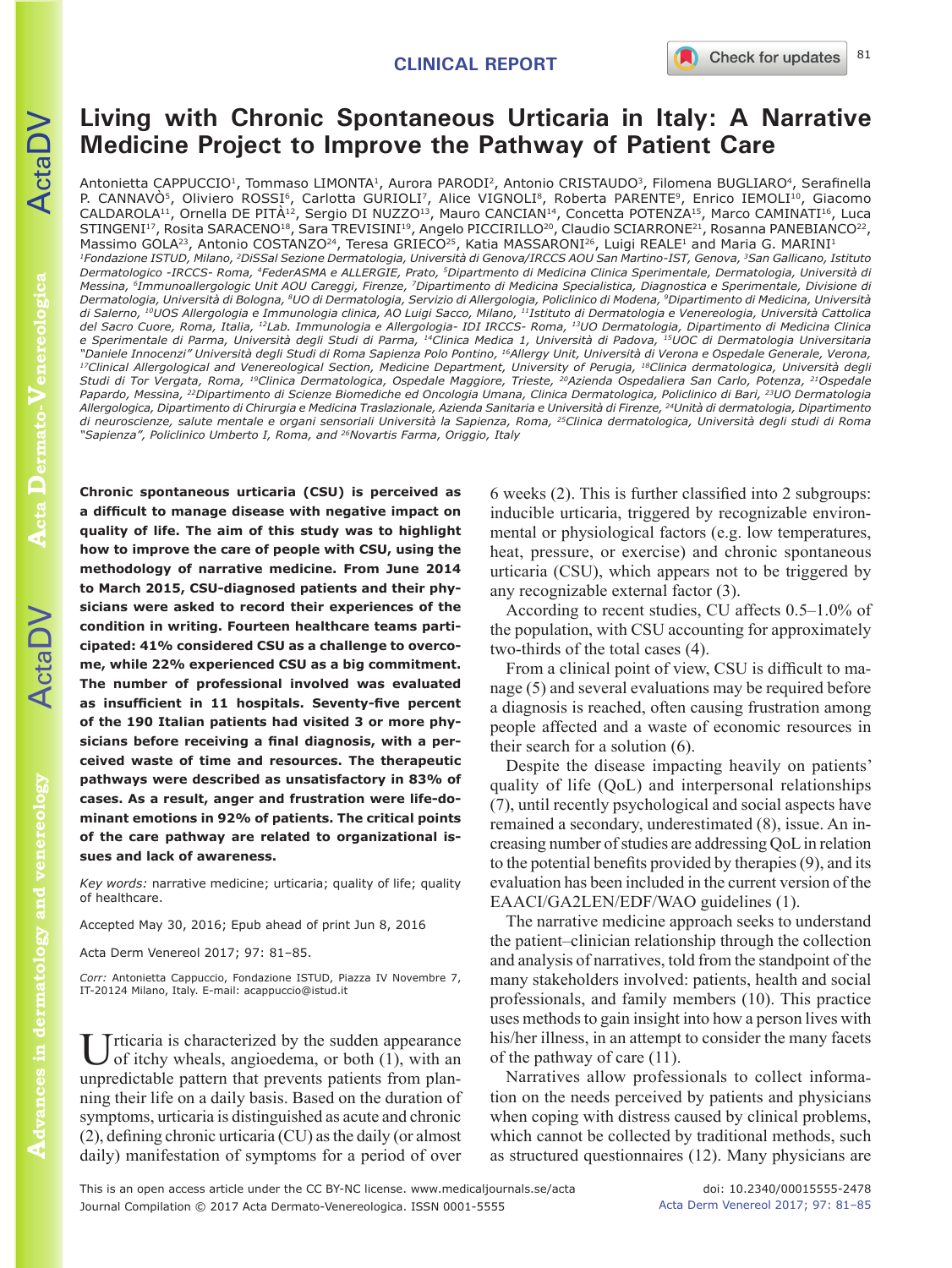experimenting with narrative medicine, witnessing its validity in changing clinical practice, either in reducing anxiety and insecurities in both patients and professionals or revealing gaps in disease treatment, patient support and care or other factors (13). From an organizational and economic point of view, narrative medicine can be used as a systemic approach to improve the efficacy and efficiency of healthcare services (14).

The aim of the current study was to stimulate reflection on behalf of the immunologists, dermatologists and allergists involved in the care of patients with CSU, by means of the collection of narratives from patients and healthcare professionals. In particular, this study focused on the lives of people with CSU, and on medical, emotional, and relational aspects of the disease acquired through the methodology of narrative medicine.

The ultimate aim of this project was to identify the critical steps in the CSU caring process and to find new solutions to improve this process.

## **METHODS**

#### *Patients and study*

The study was performed in Italy from June 2014 to March 2015. Patients were invited to record their experiences with CSU in writing through a promotional campaign in several national newspapers, social media (internet) and through the collaboration of 25 dermatological/allergy Italian centres, by means of informative posters and brochures placed in the waiting rooms.

Inclusion criteria for patients were: (*i*) having and coping with urticaria for a period of at least 6 weeks or more; (*ii*) a diagnosis of CSU, as defined by the EAACI/GA2LEN/EDF/WAO guidelines; (*iii*) the ability to read and write in Italian; and age over 14 years.

Patients were invited to access the website www.medicinanarrativa.eu/orticaria and narrate their personal experience, based on the prompts provided by a semi-structured narrative plot tracing a chronological description of events. Narrative plot was developed so as to allow researchers to verify whether patients were truly affected by CSU and discriminate them from the narratives left by patients affected by inducible CU (see [Appendix S1](https://doi.org/10.2340/00015555-2478)<sup>1</sup>). Conversely, physicians were directly approached by researchers after drawing from a selection of centres chosen based on the number of CU patients treated and geographical location throughout Italy. Physicians were administered a quantitative questionnaire as well as a semi-structured questionnaire on professional experience in general and in managing patients with CSU (see [Appendix S2](https://doi.org/10.2340/00015555-2478)<sup>1</sup> ).

Narratives were collected through the Typeform online survey platform (15). Raw and anonymous results were downloaded as a Microsoft Excel spreadsheet. All data were self-reported and submitted anonymously.

All survey instruments received prior approval by a multidisciplinary Scientific Board, which was involved in discussing the results and which contributed actively through a qualitative consensus meeting. Moreover, prior to the beginning of the study, notification was given to all ethics committees or medical management of the centres involved, and all patients and health professionals provided written informed consent. The project was performed in accordance with the principles of the Declaration of Helsinki.

#### *Population size, data and text analysis*

Based on the Italian prevalence of CU, rates of observed patterns from 190 narratives of patients  $\geq$ 85%, were considered statistically significant with a confidence interval equal to 95%.

Socio-demographic variables were analysed with descriptive statistics (mean and ranges, and classes) and frequencies reported as percentages.

Narratives, written in the local language (Italian), were analysed using an approach integrating qualitative and quantitative research, which consist in the qualitative interpretation of stories, through triple-blind reading by 3 independent researchers, to reduce bias in the interpretation of texts (16). Quantitative analysis was carried out using specific software; NVivo (17) (see [Appendix S3](https://doi.org/10.2340/00015555-2478)<sup>1</sup> ), which enabled the calculation of word frequencies (12).

The text analysis took into consideration: classification of the pathology into disease, illness, and sickness (18); emotional analysis (19); and Frank's classification of illness narratives (20).

# **RESULTS**

### *Participant characteristics*

The online database was accessed by a total of 1,810 people, of whom 199 patients (10%) with CU submitted a written narrative about their experiences. Nine narratives were excluded as they were from patients with inducible CU. The basic sociodemographic characteristics of the participants are summarized in [Table SI](https://doi.org/10.2340/00015555-2478)<sup>1</sup>. Distribution of males and females was in line with the prevalence of urticaria among the Italian population (21), and mean disease duration was 7 years (range 2 months to 54 years).

## *Narratives written by patients*

*Onset of symptoms and diagnosis*. Symptoms described by patients in narratives were in agreement with those reported in the literature (**Table I**). Symptoms were most often referred to (see [Table SII](https://doi.org/10.2340/00015555-2478)<sup>1</sup>) as metaphors representing the concepts of fire (32%), needle and insect bites (28%), and loss of control over the body (24%), and were often linked to a specific cause, except in 14% of cases (Table I).

In 45% of cases the first healthcare professional the patient referred to was their general practitioner (GP); however, the diagnosis of CSU in 70% of cases was established by a dermatologist or an allergist (**Table II**).

The emotions felt by patients upon communication of the diagnosis were negative in 84% (mostly due to the lack of a clear cause and a cure), relief in 8% (finally a name for their disease), and neutral in 8% (they had already suspected/knew what they were suffering from).

*Relating to health professionals and the pathway of care*. Waste of resources throughout a seemingly erratic path of care was a recurrent theme. Seventy-five percent of the population had consulted at least 3 physicians and 55% had been to the emergency room at least once. In addition, 67% of patients affected by CSU reported a sense of frustration, having had to repeatedly undergo diagnostic tests in the search for a cause. 1https://doi.org/10.2340/00015555-2478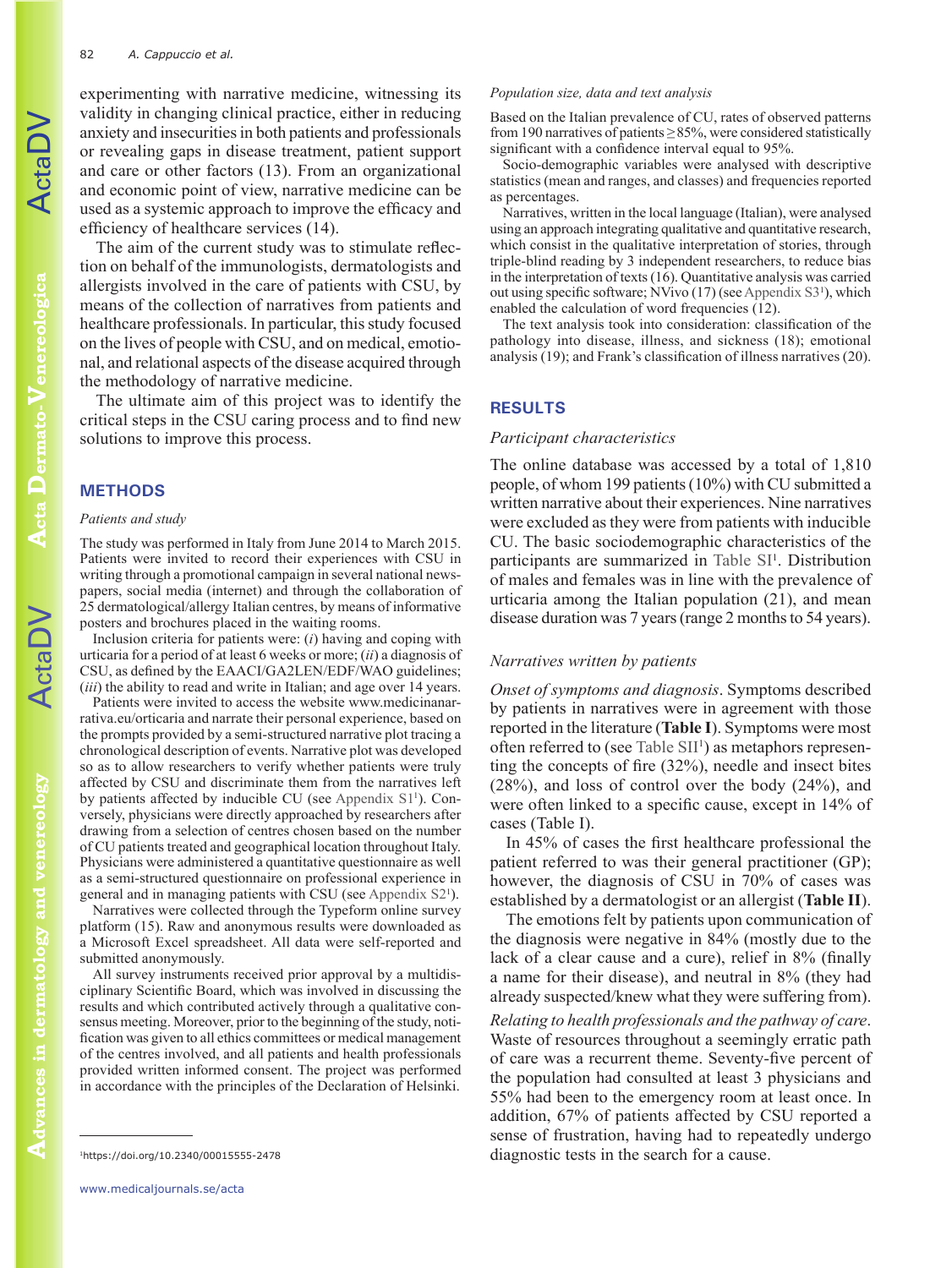#### **Table I. Symptoms and supposed causes referred to**

| Patients' narratives       | % (n)    |
|----------------------------|----------|
| First symptoms, $n = 181$  |          |
| Itching                    | 81 (147) |
| Wheals                     | 28 (51)  |
| <b>Blisters</b>            | 24 (43)  |
| Red spots                  | 20(36)   |
| Swelling                   | 16 (29)  |
| Redness                    | 11 (20)  |
| Angioedema                 | 7(13)    |
| Supposed causes, $n = 176$ |          |
| Allergies                  | 44 (77)  |
| Insect bites               | 15 (26)  |
| Previous diseases          | 13 (23)  |
| <b>Stress</b>              | 8(14)    |
| <b>None</b>                | 14 (25)  |
| Other                      | 6(11)    |

Only 14% of written experiences portrayed a positive entrusting patient–physician relationship based on reassurance of the existence of a cure and the physician's empathic attitude.

Although patients were asked not to name the therapy followed, 88% of the narratives still addressed this topic as being a pivotal element.

When asked to recall the path of care faced, 83% of people living with CSU expressed having experienced negative feelings. For 26% of people discomfort and frustration eventually led them to give up seeking further specialist consultations, opting instead for self-care and turning to the GP only for drug prescriptions.

*Emotional experience and everyday relationships.* Feelings prevalent throughout the narratives were: anger, as the chronic life-dominant emotion (92%), followed by fear (67%), and shame (64%). Some narratives also highlighted the almost total lack of psychological support (5%) or complementary treatments to control stress and anxiety.

Family relationships were dominated by fear and anger in 79% of narratives, and revealed 2 opposite reactions: either underestimation of the disease on behalf of their family in 43% of cases, or exaggerated concern in 36% of cases.

**Table II. Healthcare professionals (or similar) to whom patients referred to for the first consultation and who made the diagnosis**

|                        | % (n)   |
|------------------------|---------|
| First visit, $n = 175$ |         |
| General practitioner   | 45 (79) |
| Dermatologist          | 19 (33) |
| Allergist              | 9(16)   |
| Other specialists      | 6(10)   |
| Emergency room         | 7(13)   |
| Nobody/self-care       | 6(10)   |
| Relatives              | 6(10)   |
| Pharmacist             | 2(4)    |
| Diagnosis, $n = 176$   |         |
| Dermatologist          | 44 (77) |
| Allergist              | 26 (46) |
| General practitioner   | 11 (19) |
| Other specialists      | 10(18)  |
| Emergency room         | 5(9)    |
| Self-diagnosis         | 4(7)    |

On the other hand, in referring to relationships and interactions outside the household, 86% described negative feelings of shame (60%), pain (15%) and anger (11%).

In referring specifically to relationships in the workplace, 30% of narratives described a sense of embarrassment, 54% as an obstacle in continuing their job because of the reported condition and the lack of understanding. *Living with urticaria "today" and hopes for the future*. In the final section of the plot, narratives addressed the person's perception of life *today* and their hopes for the future. Eighty-five percent described a general impairment in QoL, though with different shades and nuances; of these 36% described life with CSU as difficult, 39% described the disease using exasperating phrases and metaphors (e.g. "a true agony" or "a terrible nightmare") and 15% described CSU as an inescapable and difficultly acceptable reality. Alongside these stories of discomfort, 10% of narratives expressed acceptance of the disease and the finding of new ways to manage their daily lives.

With reference to thoughts for the future, only 46% of people still hoped for an improvement. However, 54% of patients viewed the future as being the same as, or worse than, the present, with continuous anxiety around the onset of symptoms.

With reference to how CSU should be treated, 57% of patients hoped for a simpler and faster treatment process, especially with regard to diagnosis. Twenty-seven percent of patients, however, clearly requested a permanent cure for hives, 10% asked for greater awareness from both primary care physicians and society, and 6% mentioned more investment in research.

*Experience of writing and classification of the narratives*. According to the classification by Kleinman, the most recurrent terms were associated with the disease (96%), and therefore with the mechanistic view of CSU. In the study population, 77% of narratives were stories of *chaos*. Twelve percent of narratives were identified as *restitution*, while 10% were *quests*, typical of chronic disease.

To the question about how participants felt about this narration experience, our results evidenced a feeling of usefulness, with the hope that the project would eventually help to find a cure, as well as gratitude for having the opportunity to express themselves freely and finding a listener.

## *Narratives and responses written by the health professionals*

Of the 25 centres participating in the project, 14 teams (56%) responded to the questionnaire, with a total of 33 healthcare professionals involved. As reported in [Table](https://doi.org/10.2340/00015555-2478)  $SIII<sup>1</sup>$  $SIII<sup>1</sup>$ , only 3 teams (21%) considered the number of professionals assigned to CSU at their centre as adequate and 21% as poor; most (86%) claimed the contribution of the psychologist in their facility was either lacking or insufficient.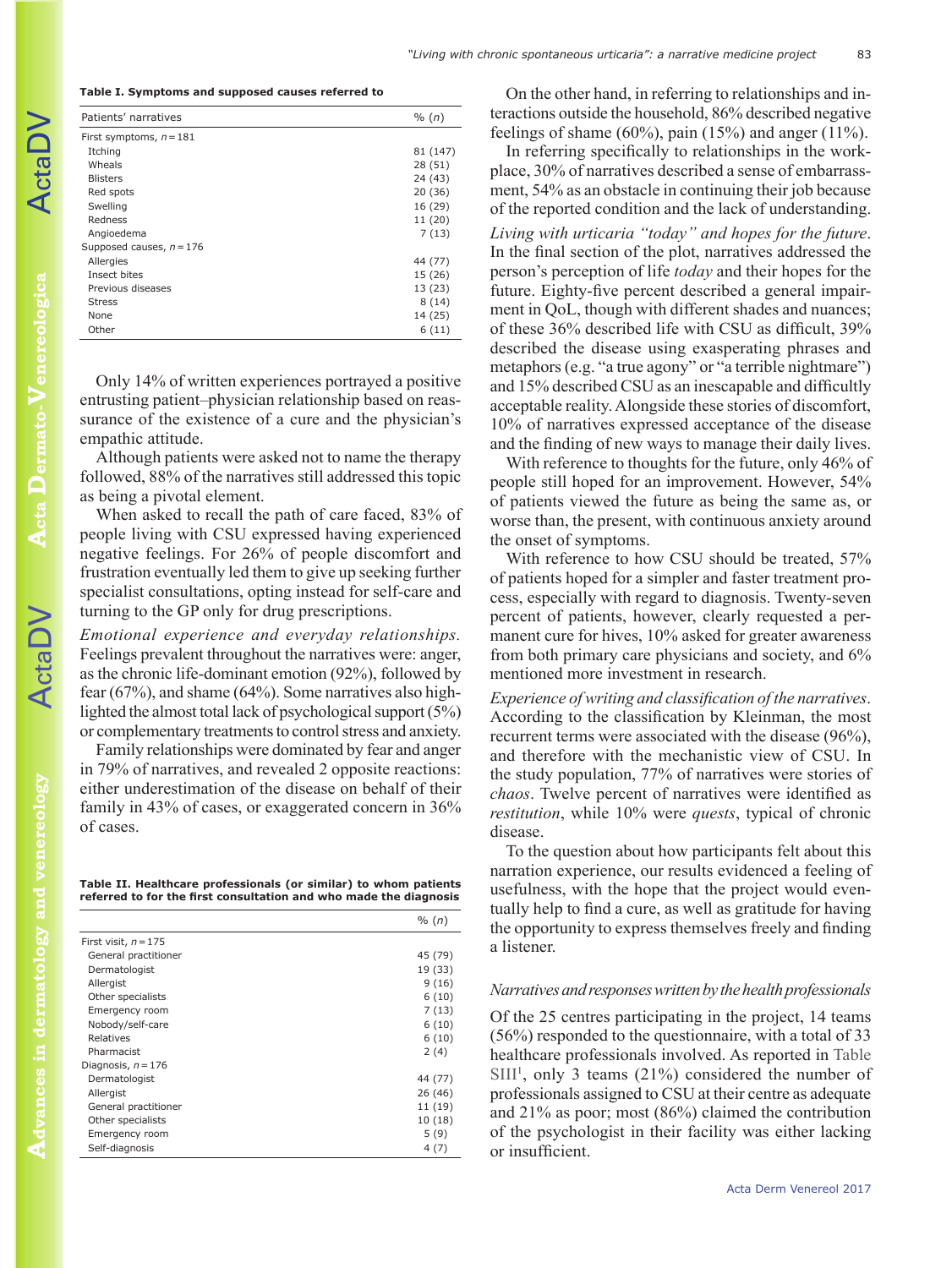ActaDV

Fifty percent of the healthcare professionals were not satisfied with the care provided to their patients, and no participant was completely satisfied. All teams stated that they did not interact with GPs and reported a lack of any relationship with this category. The actions health professionals proposed in order to improve the management of CSU are summarized in **Table III**.

# *Narratives of the care team*

The motivation leading healthcare providers to become a doctor/nurse were passion or interest in the topic in 61% of cases, see [Table SI](https://doi.org/10.2340/00015555-2478)V<sup>1</sup>. In describing how professionals viewed CSU and how they felt in dealing with the management of this disease, 41% described the disease as challenging to defeat, and 22% as a big commitment that requires time and dedication. The remaining 36% described themselves as benefactors in dealing with CSU.

Thirty-one percent of care providers envisioned their future with difficulty or with some suggestions for improvements, and 42% as a path that would eventually be peaceful thanks to their commitment.

# **DISCUSSION**

The aim of this study was to gain perspective on the impact of CSU on people's lives and their experience from symptom onset, to diagnosis, and thereafter. Although several studies have reported on QoL, these have mainly investigated the issue using traditional methods (8). Findings from our study using a narrative method enabled us to uncover new or previously underestimated aspects of living with CSU.

Narratives written by people affected by CSU feature a dominant feeling of anger, with 92% claiming daily challenges in managing the disease and a burden caused by this feeling. These findings are in line with the results of the QoL assessment for urticaria, in which aggressiveness and frustration show high scores (6), but are higher than for other dermatological diseases, such as psoriasis (22). Based on the results of questionnaires reported in the literature, the major causes of impaired QoL are itching and wheals (23). This is also found across narratives; moreover, symptoms are often aggravated by spasmodic and repetitive scratching.

**Table III. Elements that health professionals (***n***=33) consider important towards improving management of chronic urticaria**

| Dedicated integrated ambulatory<br>Specific clinical pathways recognized by the Italian National Health<br>Service<br>Collaboration and awareness on behalf of general practitioners (GPs)<br>Presence of a psychologist within the team<br>Patient awareness<br>Increase of dedicated staff<br>Longer time spent listening to the patient<br>New drugs<br>Better diagnostic tools |     |
|------------------------------------------------------------------------------------------------------------------------------------------------------------------------------------------------------------------------------------------------------------------------------------------------------------------------------------------------------------------------------------|-----|
|                                                                                                                                                                                                                                                                                                                                                                                    | 50% |
|                                                                                                                                                                                                                                                                                                                                                                                    | 34% |
|                                                                                                                                                                                                                                                                                                                                                                                    | 31% |
|                                                                                                                                                                                                                                                                                                                                                                                    | 27% |
|                                                                                                                                                                                                                                                                                                                                                                                    | 19% |
|                                                                                                                                                                                                                                                                                                                                                                                    | 15% |
|                                                                                                                                                                                                                                                                                                                                                                                    | 15% |
|                                                                                                                                                                                                                                                                                                                                                                                    | 8%  |
|                                                                                                                                                                                                                                                                                                                                                                                    | 8%  |

www.medicaljournals.se/acta

The analysis of narratives evidences the difficulties of living with CSU. In 79% of cases relationships with family members were neither serene nor comforting, and in 60% of cases relationships with the outside world were restrained by a feeling of shame. As with psoriasis, shame was directly associated with widespread prejudice in others, fear of being rejected, and eventually with a desire to "hide" the most evident symptoms (24). Such feelings heavily affected the relational and intimate dimension and inevitably hindered professional performance (25).

Other recurring themes are feelings about the search for a treatment, the doctor–patient relationship, and the impact of these on patients' acceptance of the disease. Patients' narratives put much emphasis on the frustration deriving from their pathway of care. In 83% of cases the pathway was described as unsatisfactory, and in 75% of cases it involved consultation with more than 3 physicians before a diagnosis was reached or appropriate treatment found. The inadequacy of the pathway of care also found correspondence in the physicians' narratives, with many physicians highlighting the lack of dedicated, multidisciplinary teams and inadequate training of GPs (who were the first referral for over 50% of patients) on CSU. On the other hand, this organizational gap is clearly perceived by patients, who openly expressed doubt that they were being referred to the right specialist. In fact, this would be partially explained by the fact that CSU is currently classified as a skin disease, but may be diagnosed by either a dermatologist or allergist and eventually be treated by the allergist.

Another common point is the lack of a psychologist, whose support might help patients to cope with the disease. This can boost the person's self-confidence and improve social interactions. Psychological support is also recommended by recent studies that show a correlation between CSU and psychiatric comorbidity (26) and, in general, a psycological support is always recommended when a dermatological disease arise (27). It should be noted, however, that patients who succeeded in coping with the disease were those who encountered physicians who simply listened to them and put an effort into creating a long-term doctor–patient relationship based on honesty and trust, as also described in previous studies (28).

Taken together, these gaps in patient management and the lack of a structured pathway of care clearly reveal a large amount of waste of both private and public resources on inappropriate medical tests and consultations. Although the economic issue was not directly addressed by this study, these findings provide evidence of critical flaws in the healthcare system, which can be used towards a more rational organization and allocation of economic resources.

The findings of this study must, however, be considered in the light of potential bias. The project foresaw open participation, in which patients freely decided to provide their testimony. However, this may have encouraged